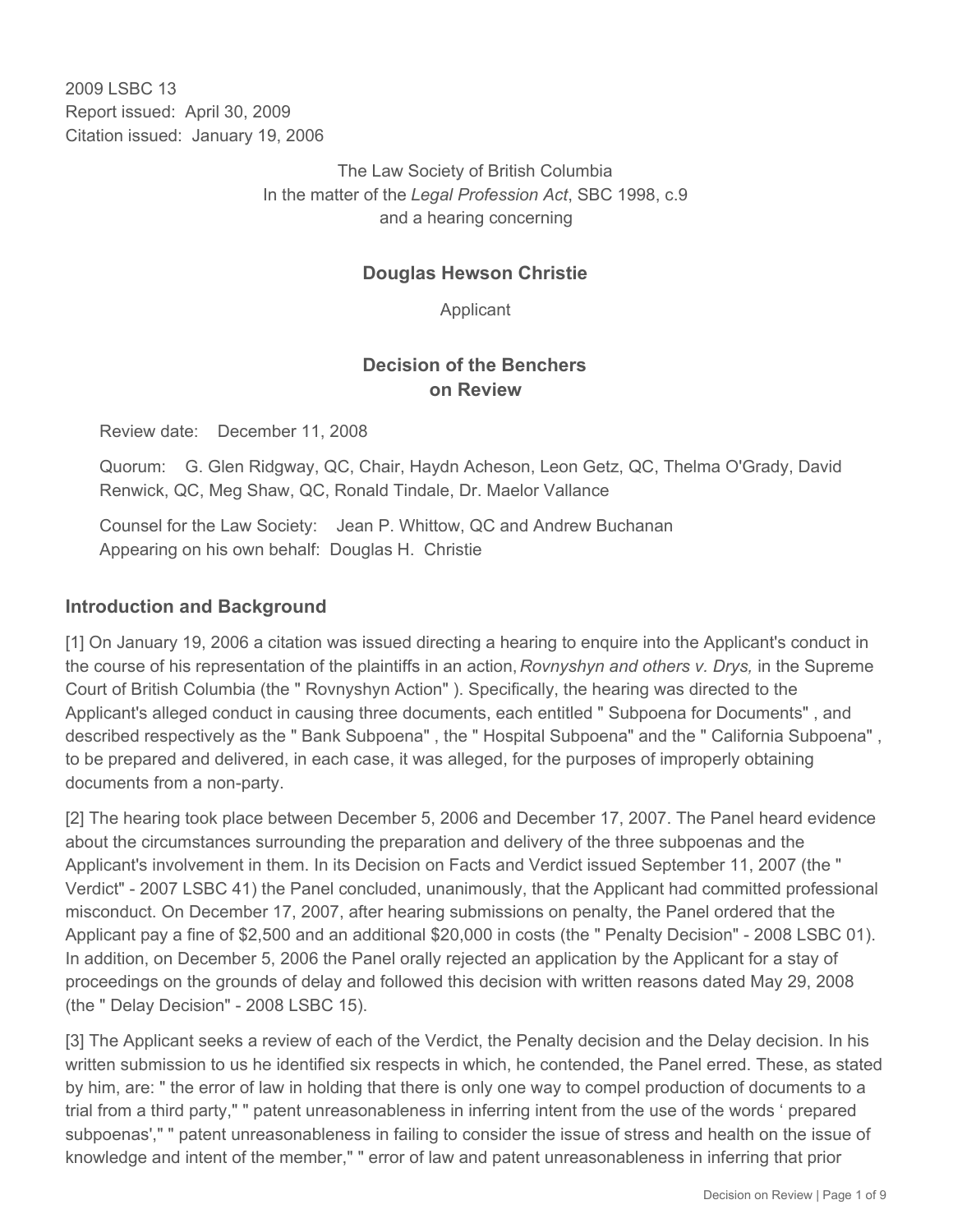knowledge of an application under Rule 26(10) or 28(5) implies a dishonest belief in proceeding under Rule 40(39) which is an invalid inference in law and patently unreasonable in fact," " the penalty being excessive in view of the fact of a \$2,500 fine plus \$20,000 in costs being imposed where the Applicant had asked for, and been denied knowledge of the penalty being requested or particulars," and " an unreasonable and prejudicial delay in the proceeding of the complaint brought about by the combination of the actions of Mr. Armstrong [1] and the Law Society itself, for two years from the date of the known incident, which was immediately under investigation by the Society itself."

### **Standard of Review**

[4] Many words have been written concerning the jurisdiction of the Benchers on a Review application such as this and the standard of review. We will not add to them. The following propositions, set out in the written submission of counsel for the Law Society, accurately summarize the applicable principles:

i) the Hearing Panel's findings of fact regarding the Applicant's conduct are entitled to deference, and the Review Panel should not substitute its own view of these facts unless the Hearing Panel has made a clear and palpable error;

ii) the Review Panel may substitute its own view as to whether the conduct found constitutes professional misconduct as alleged in the citation; and

iii) the Review Panel may substitute its own view of the appropriate penalty for the professional misconduct (if any).

[5] Against this background we consider each of the decisions that the Applicant has challenged. We are constrained to say, however, that it has sometimes been difficult to disentangle the skein of arguments that he has put to us in support of his claims of error by the Panel.

### **The Delay Decision**

[6] The essential facts on which the Applicant's application to the Panel to stay the proceedings was based are set out in the Delay Decision. We will not repeat them here.

[7] The Panel reviewed the applicable legal principles. It noted (Delay Decision, paragraph [5]) that the authorities require that the delay must be " inordinate or unacceptable" and concluded (Delay Decision, paragraph [14]) that, on the facts, this condition was not satisfied. It added: " [T]here was no evidence that the Respondent was unable to respond to the citation fully, nor was there any evidence that he had suffered prejudice in the form of significant duress and stigma from an unacceptable delay."

[8] The Applicant did not challenge the Panel's view of the law. His contention, so far as we understood it, was that the Panel erred in concluding that: (a) there had been no inordinate or unacceptable delay; (b) his ability to make a full response to the citation had not been compromised; and (c) he had not been exposed to significant duress and stigma from an unacceptable delay.

[9] The Applicant has not identified anything that shows that the Panel's conclusions were clearly and palpably wrong. He has not pointed to any evidence, aside from the fact that he disagrees with those conclusions.

[10] The Panel did not err in any of the respects claimed by the Applicant. Accordingly, there being no proper reason to interfere with the Delay Decision, we uphold it.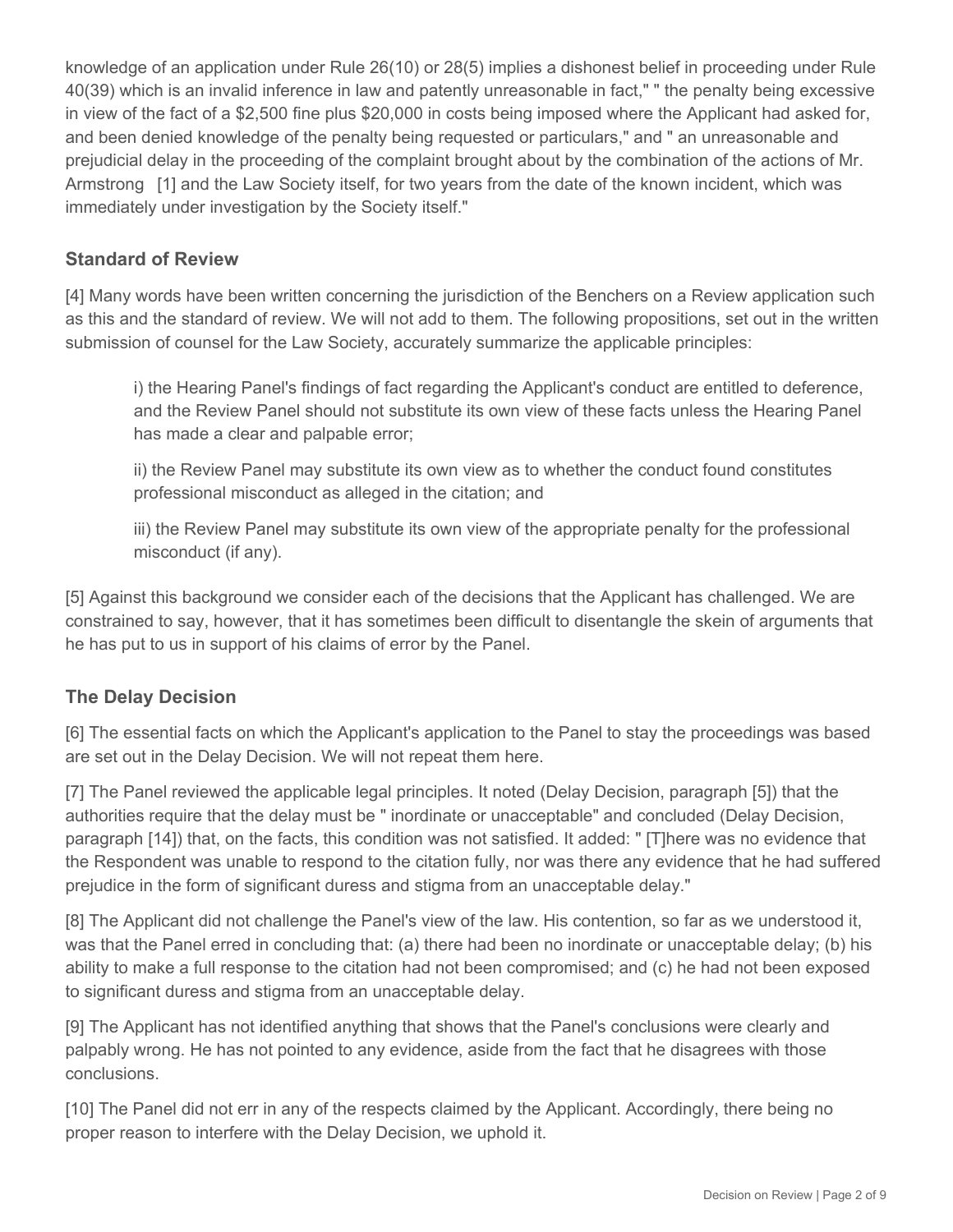# **The Verdict**

[11] In its Verdict, following an exhaustive and careful review of the evidence, the Panel reached the following conclusions:

[51] The Panel concludes that the Respondent, perhaps wrapped up too much in the perceived justice of J.K.'s [2] and the Plaintiffs' cause, directed the preparation of the three documents, signed them and gave them to J.K. for service, with a view to compelling document production in a manner which was impermissible under British Columbia law.

[52] In this case, the conduct of the Respondent was dishonourable. He knowingly changed Form 21, a subpoena, into three documents, each entitled " Subpoena for Documents" intending to compel the recipients to provide documents in a way in which he knew (because he had just a couple of months earlier, embarked on a Rule 26 application) was not provided for in the Supreme Court Rules or otherwise in the laws applicable in this jurisdiction. His zeal in pursing the case on behalf of J.K. and the Plaintiffs caused him to overlook his professional responsibilities. When the recipient of the California " Subpoena for Documents" was outside of the jurisdiction, the form of document prepared by the Respondent (no doubt assisted by the forged stamp applied by J.K. without the Respondent's knowledge) was successful in compelling production of documents to which the Respondent was not entitled. The Panel notes that, throughout his testimony, the Respondent took the position that he was entitled to these documents -he is wrong in that assertion in the sense that, while he might have been entitled to those documents had he gone through the normal Court process, there was no entitlement other than going through the normal Court processes.

[53] The Panel recognizes that there may have been other factors at work, in particular the stresses placed on the Respondent by his own health issues and, most importantly, by the serious battle with cancer being waged by his spouse. While those are factors that may be considered in regard to penalty, they cannot be used to excuse his unprofessional conduct.

[54] In the circumstances, the Panel finds the citation to be made out and concludes that the Respondent's conduct in causing the preparation and delivery of the Bank, Hospital and California documents each constitutes professional misconduct.

[12] The evidence considered by the Panel included a written legal opinion and certain oral evidence of James P. Taylor, QC concerning the permissible methods of compelling document production by a non-party.

[13] The Applicant challenged the Verdict on a number of grounds. We shall deal with each of them.

**The Panel committed an error of law in holding that there is only one legal method of compelling a non-party to provide documents.**

[14] The Applicant contends that paragraph [52] of the Verdict implies, contrary to *Reischer v. Love* (2005), 10 C.P.C. (6th) 211, [2005] B.C.J. No. 865 (S.C.), that there is only one legal method of compelling a non-party to provide documents and that this is by complying with Rule 26(11) of the Rules of Court. He says that in this respect the Panel was wrong and fell into error.

[15] The Panel undertook a careful review of Mr. Justice Bouck's judgment in *Reischer v. Love.* There is nothing in the Verdict that suggests that the Panel did not understand that judgment or that the Verdict itself fails to reflect properly the relevant law as set out in that case. On the contrary, in our view, the Panel got the law on the subject right. We are quite unable to find any support for the implication that the Applicant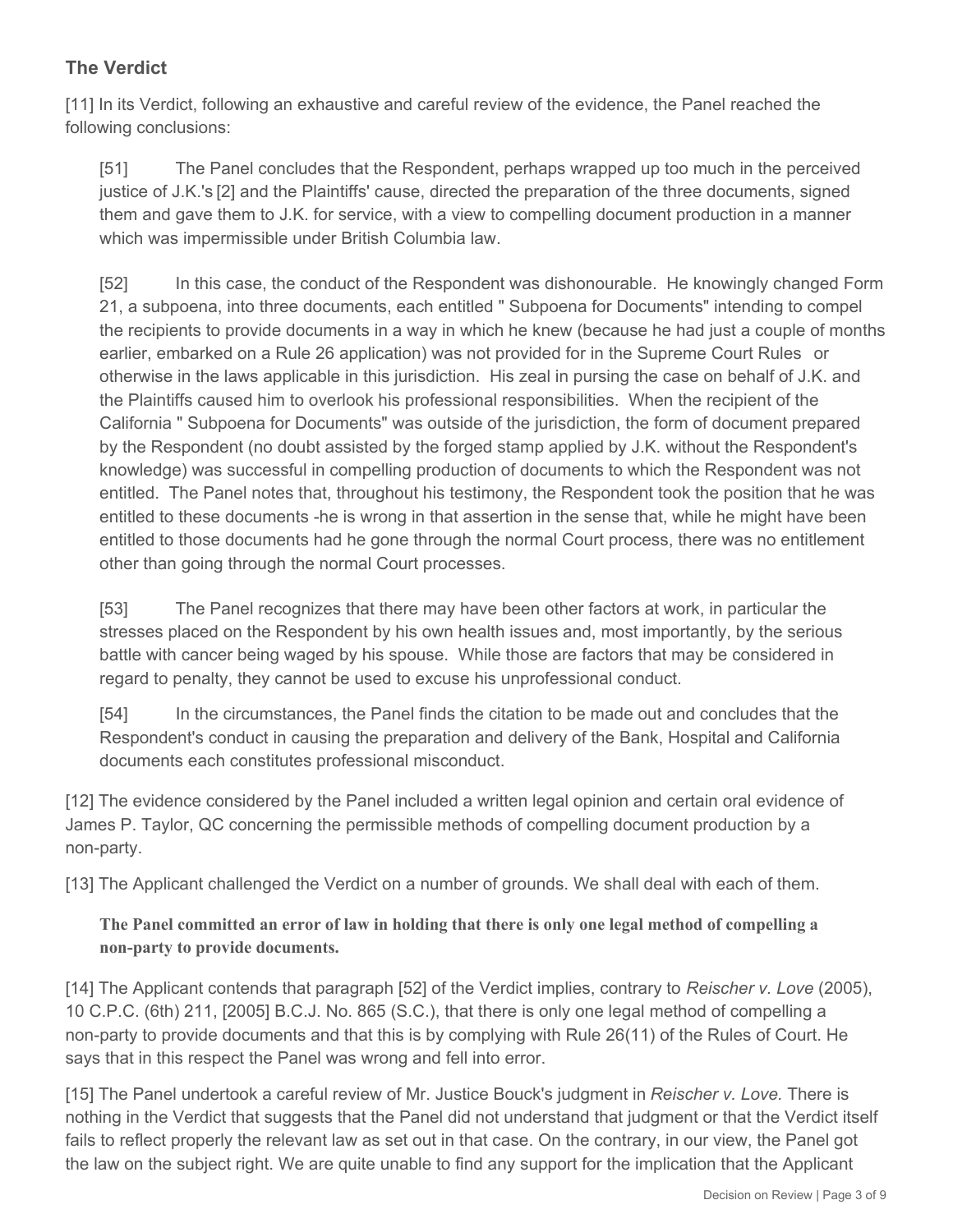seeks to draw, either in paragraph [52] or in any other part of the Verdict.

[16] Accordingly, in our view this attack on the Verdict fails.

#### **The Panel erred in concluding that the Respondent was involved in the preparation of the subpoenas.**

[17] At paragraph [33] of the Verdict, the Panel referred to an admission that the Applicant made in a letter of July 11, 2005 that he " prepared" the subpoenas. It referred as well, in paragraph [34], to the Applicant's claim, under cross-examination by counsel for the Law Society at the hearing before the Panel, that the 2005 admission was " wrong" , that he was mistaken in making it and that he " did not prepare those subpoenas, and [he] did not instruct their preparation."

[18] The Panel noted (Verdict, paragraph [35]) that the Applicant's evidence was inconsistent not only with his letter to the Law Society but also with a position that he had taken in the course of submissions (quoted at paragraphs [29] and [35] of the Verdict) to the judge at the trial of *Rovnyshyn and others v. Drys*. It concluded (Verdict, paragraph [36]):

The Panel does not accept the Respondent's evidence that it was not on his instruction that the three documents in questions were prepared. The evidence on that point is not believable. In our view, the extracts from the Proceedings at Trial set out in paragraphs 29 and 35, make it clear that the Respondent was involved in the preparation of the documents. During the exchange he spoke in the first person with respect to the preparation of the documents.

[19] At paragraphs [38] to [40] of the Verdict, the Panel referred to several other facts that reinforced it in its conclusion that the Applicant was actively involved in the preparation of the subpoenas.

[20] Beyond the simple proposition that the Panel erred in reaching its conclusion on this aspect of the matter, it is not easy to say with confidence what errors the Applicant contends the Panel made in this respect. As best we understand it, however, he says that the Panel wrongly rejected his evidence that he was not involved in the preparation of the subpoenas and placed inappropriate reliance on the admission that he says he mistakenly made in his letter of July 11, 2005. He says, as we understand him, that that admission was taken out of context. It was made, he claims, in the context of his response to an entirely different matter relating to subpoenas, namely the use of a subpoena with a forged stamp. This subject is referred to at paragraphs [13] and [14] of the Verdict. The Panel notes (Verdict, paragraph [14]) that " the citation does not relate to the fraudulent use of the stamp, which was entirely a frolic of JK."

[21] The fraudulent use of the stamp on one of the subpoenas had been the subject of a separate complaint to the Law Society in February 2004. In the course of its investigation of that complaint, the Law Society communicated with the Applicant and asked him certain questions. He answered those questions, and on July 19, 2004, having completed its investigation, the Law Society wrote to him telling him that it had found no impropriety on his part with reference to that complaint and had closed its file.

[22] The Applicant's assertion that his July 11, 2005 letter to the Law Society was concerned with the stamp issue, and not his participation in the preparation of the improper subpoenas is, in our view, simply untenable. If, as he suggested, he thought he was responding to the " fraudulent stamp" issue, one might have expected to find some reference to that issue in his letter. There is not a single word in it, however, that even the liveliest of creative imaginations could interpret as relating to the stamp issue.

[23] This is not surprising. In the Law Society's letter to which the Applicant's July 11 letter was a response, the stamp issue, having long since been disposed of, was explicitly excluded as a subject of interest. The Law Society wrote: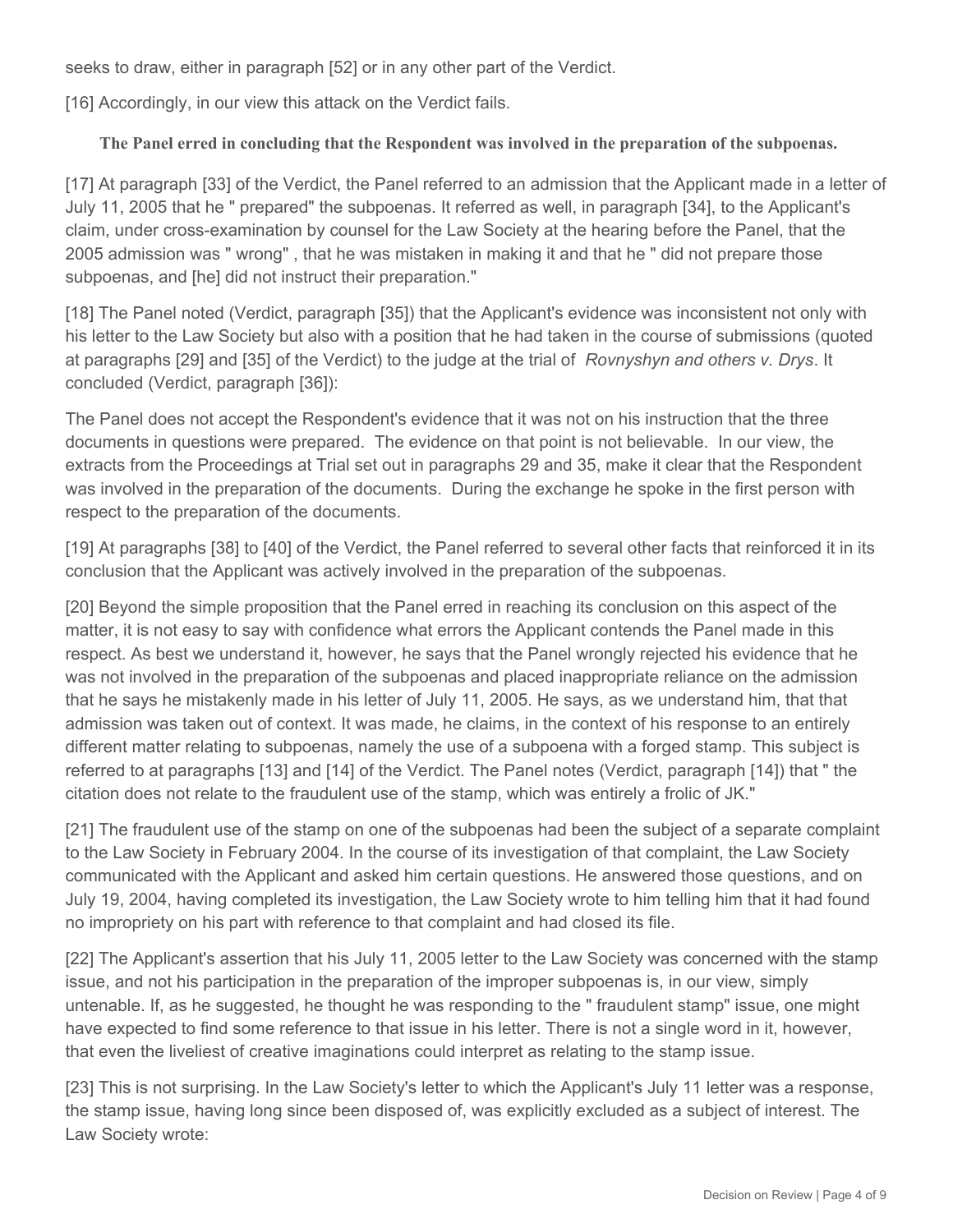You will note that Mr. Armstrong has raised the issue of the forged Court Registry stamp and I have advised Mr. Armstrong that we have previously investigated that limited part of his complaint. *Therefore, I am not requiring you to address that particular issue.*

[24] In our view, the Panel took nothing out of context. The evidence before it fully justified its conclusion about the Applicant's involvement in the preparation of the subpoenas. He has not come close to identifying, in this respect, any clear and palpable error in that conclusion. Moreover, the Applicant has not pointed to a scintilla of evidence in the record that justifies his suggestion that the Panel's reliance on his admission was inappropriate.

[25] Even if we had been inclined to the view that the evidence supported conclusions different from those reached by the Panel, those conclusions were quite explicitly based on its assessment, having heard the Applicant's evidence, of his credibility on the point. In those circumstances, the findings of the Panel are entitled to the greatest deference. The Applicant has shown us no ground for not according the Panel that deference.

[26] This ground of attack on the Verdict accordingly fails.

**The Panel erred in concluding that the Respondent acted intentionally, rather than merely negligently.**

[27] The Panel's conclusion (Verdict, paragraph [52]) that the Applicant acted knowingly and deliberately is expressly based on two elements:

(a) that a significant part of his practice over the years had been in the field of civil litigation and that it was, therefore, " inconceivable" that he was " unaware of the appropriate procedure for obtaining documents" (Verdict, paragraph [39]);

(b) that shortly before the subpoenas were prepared, the Applicant had made a proper application for production of documents by a non-party in accordance with the Rules of Court and that on that application he had been specifically advised by the presiding Master of the steps required to achieve the desired result (Verdict, paragraph [40]).

[28] The nub of the Applicant's complaint, as we understand it, is that the Panel wrongly concluded from this evidence that, in his words, he had an " evil intent" and, in doing so, ignored other evidence before it that showed that he was merely mistaken in believing that the procedure that he employed was proper and appropriate.

[29] In his evidence to the Panel, the Applicant said, on a number of occasions, that he simply could not recall what had been in his mind when he gave instructions concerning the subpoenas, or when he signed them. That being the case, the " other evidence" that he says the Panel ignored, and that he contends shows that he was at worst negligent, must surely be considered no more than speculation on his part. Moreover, that other evidence consists of a number of different theories or possible explanations of what happened - for example, that he had not been involved in the preparation of the documents and so did not know that they sought to do something that was not permissible; and that he understood what the documents purported to do but thought that the Rules of Court permitted it.

[30] In these circumstances, we do not think it can reasonably be said that the other evidence that the Applicant relies on in this connection is sufficiently clear or consistent to outweigh the evidence that the Panel relied on in support of its conclusion that he had acted intentionally. The Panel was entitled to weigh the evidence in the manner that it did and, having had the opportunity not available to us to make a determination as to credibility, to reach the conclusion that it did.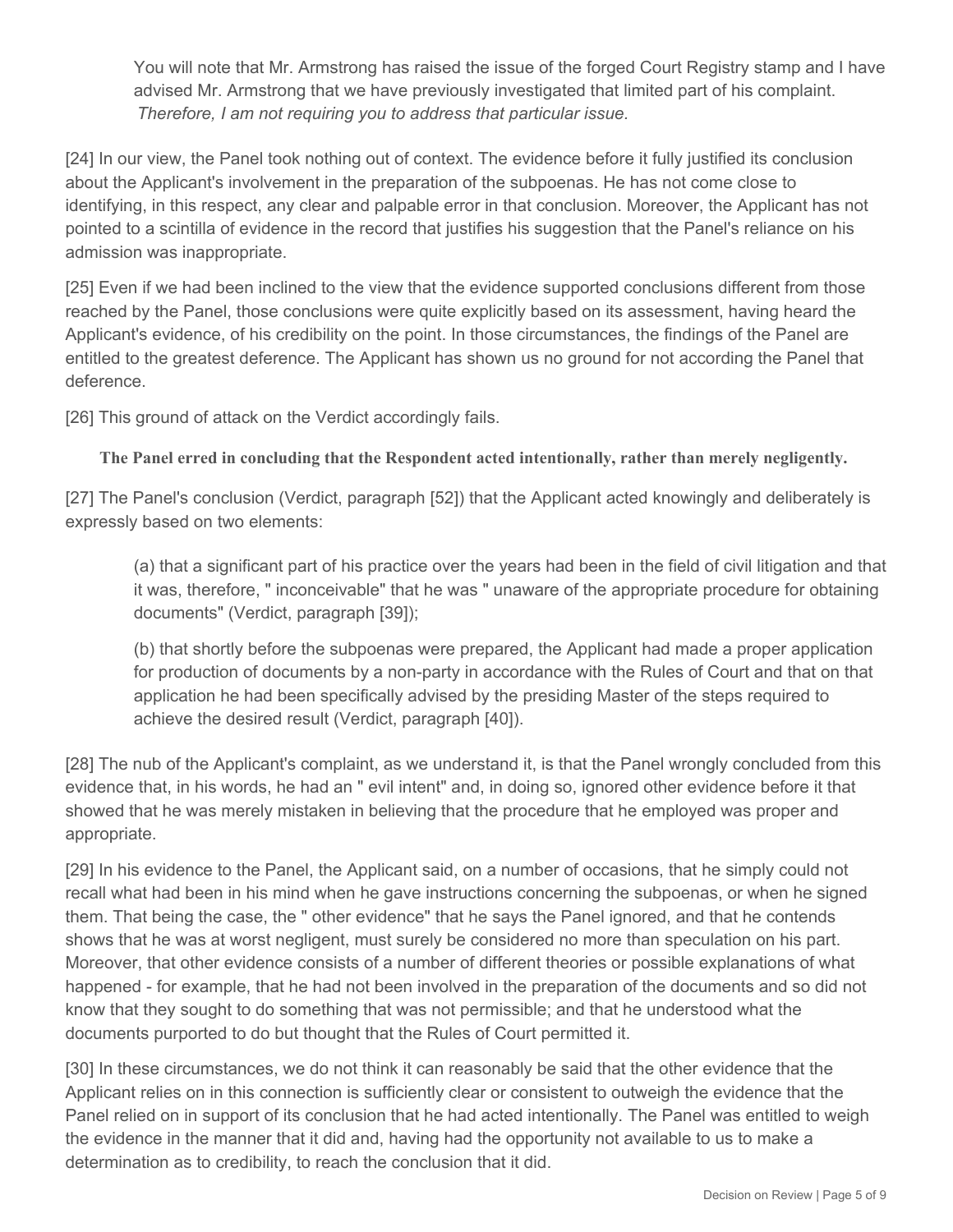[31] The Applicant has failed to show that, in this respect, the Panel committed any palpable and overriding error. This ground of attack on the Verdict accordingly fails.

**The Panel erred in holding that evidence concerning Mr. Christie's health and the stress that he was under, was not relevant to the question whether his conduct amounted to professional misconduct.** 

[32] In its discussion of whether the Applicant's conduct amounted to professional misconduct, the Panel reviewed several of the leading authorities and, by way of summary (Verdict, paragraph [44]) of the decision of a review panel in *Law Society of BC v. Hops*, [1999] LSBC 29, noted that " professional misconduct is conduct done deliberately (negligence without more will not suffice) that is wrong when applied to the standards of the profession."

[33] Having recounted all of the evidence before it, the Panel (Verdict, paragraph [45]) formulated the questions to be answered as being whether:

(a) the Respondent knew that the " Subpoena for Documents" forms he signed were not permitted by the Supreme Court Rules and knew that what he was doing in issuing these " forms" was an inappropriate way to obtain documents;

(b) the Respondent should have known that what he was doing was inappropriate but didn't have actual knowledge; or

(c) the Respondent's conduct was merely lack of care and was not culpable in these disciplinary proceedings.

The Panel concluded (Verdict, paragraph [52]) that (a) above, accurately described the position. It described his conduct as " dishonourable" . The conclusion followed that he was guilty of professional misconduct within the meaning of the authorities.

[34] Before us, the Applicant contended that the Panel erred in rejecting as irrelevant to its analysis of whether he was guilty of professional misconduct, certain evidence that was before it and that it summarized in paragraphs [20] and [21] of the Verdict, about health issues affecting both his spouse and him. He says that the Panel should have taken it into account and ought to have concluded that these issues were so distracting to him at the time that he could not have acted deliberately. At worst, he had been negligent and " negligence without more will not suffice" to support a finding of misconduct. The failure of the Panel to take account of these considerations in this way constituted a palpable and overriding error.

[35] With all respect to the Applicant, we think he has misapprehended the Verdict. The Panel said, quite explicitly (Verdict, paragraph [53]) that the other considerations could not be invoked *" to excuse*" misconduct, that is, to exculpate someone against whom a finding of misconduct has been made. The Panel did not say, as the Applicant contends, that the other considerations are irrelevant to whether, on the evidence as a whole, such a finding is warranted.

[36] As we have noted (above, paragraph [29]) the Applicant repeatedly testified that he could not recall what was in his mind at the time. While there is little doubt that the evidence before the Panel showed that he was subject to significant stress, nowhere in his evidence did he point to this as an explanation for his conduct. While it was doubtless possible for the Panel to infer that the stress affected his conduct, it was equally open to it to conclude that it did not outweigh the rest of the evidence and that, considering the evidence as a whole, the Applicant acted deliberately.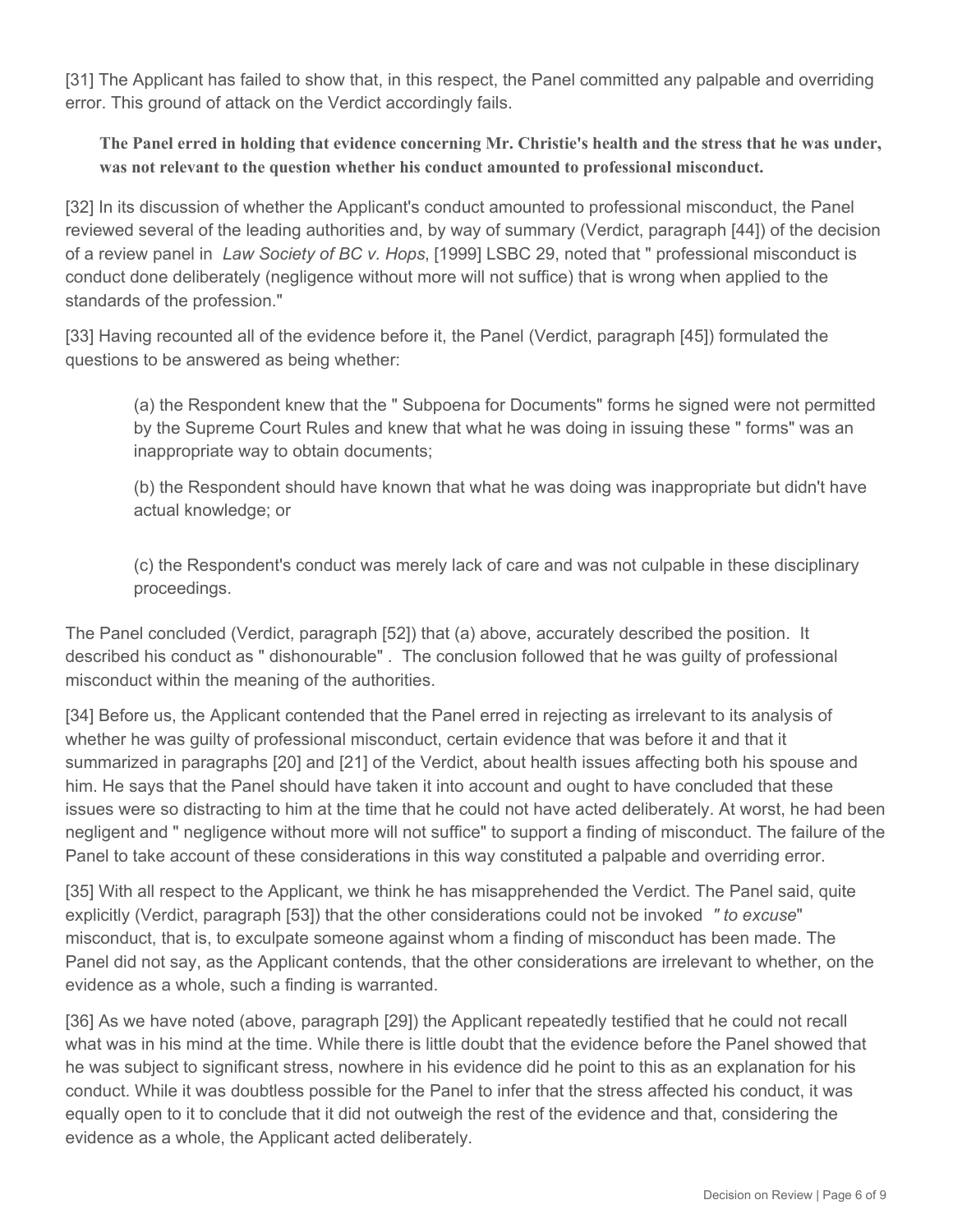[37] Accordingly, it is our view that this ground of attack on the Verdict must fail.

[38] In sum, the Applicant has not persuaded us that the Panel committed any clear and overriding error in the Verdict, either in its conclusion that his conduct constituted professional misconduct or in the findings of fact upon which that conclusion was based.

#### The Penalty Decision

[39] In its submissions to the Panel on penalty, the Law Society recommended a fine of between \$7,500 and \$10,000 and also sought indemnification in full for its costs of \$50,000. The Applicant contended that a reprimand rather than a fine was appropriate but that, if the Panel concluded that he should be fined, the fine should not be more than \$5,000. He also argued that, in the circumstances, no award of costs should be made.

[40] The Panel imposed a fine of \$2,500, payable by June 17, 2008 and ordered reimbursement of \$20,000 of the Law Society's costs, payable by January 15, 2010. Pursuant to Rule 5-14 of the Law Society Rules, the Applicant's obligation to pay any amount on account of costs was suspended pending this Review.

[41] The question before us is whether the Penalty Decision is correct: *Law Society of BC v. Berge*, 2007 LSBC 07; *Law Society of BC v. Welder*, 2007 LSBC 29. If we conclude that it is not, we may substitute our own view as to the appropriate penalty.

[42] It seems clear that the Applicant's principal attack is on the costs element of the Penalty Decision, although he does not limit himself to this. He argued that the penalty is excessive because:

(a) the costs represent one half of his annual income;

(b) the Law Society had refused to give any advance indication of its position on penalty, despite having been asked on two occasions to do so, and he was therefore denied the opportunity to avoid a hearing by paying a fine;

(c) neither considerations of general nor of specific deterrence required the imposition of a penalty greater than a reprimand since: (i) it is clear that he was subject to considerable stress at the time of the events that gave rise to the citation; (ii) there was no evidence of any general practice of inappropriate use of subpoenas to compel the production of documents by non-parties and no suggestion was made that he was likely to repeat the impugned conduct;

(d) in the only case that might be considered comparable, *Nova Scotia Barristers' Society v. Conrad*, [2002] L.S.D.D. No. 4, the respondent had merely been reprimanded; and

(e) the Penalty Decision had provoked highly damaging and prejudicial media publicity.

[43] In reaching its conclusions as to penalty, the Panel considered (Penalty Decision, paragraph [15]) the evidence in the light of the now well-known and widely accepted catalogue of possibly relevant considerations outlined in *Law Society of BC v. Ogilvie,* [1999] LSBC 17 at paragraph 10. It also took account of the observations of the hearing panel in *Law Society of BC v. Goddard,* 2006 LSBC 12 at paragraphs [7] to [9] as to the purposes to be served by a determination as to penalty.

[44] In our view, the Panel gave fair and balanced consideration to all of the relevant elements. It properly attached significant weight to the Applicant's blemish-free Professional Conduct Record over more than 30 years; to the fact that his motivation in doing what he did was not to secure any personal gain; to the fact that at the material time he had been under considerable stress; and to the fact that the testimonials to his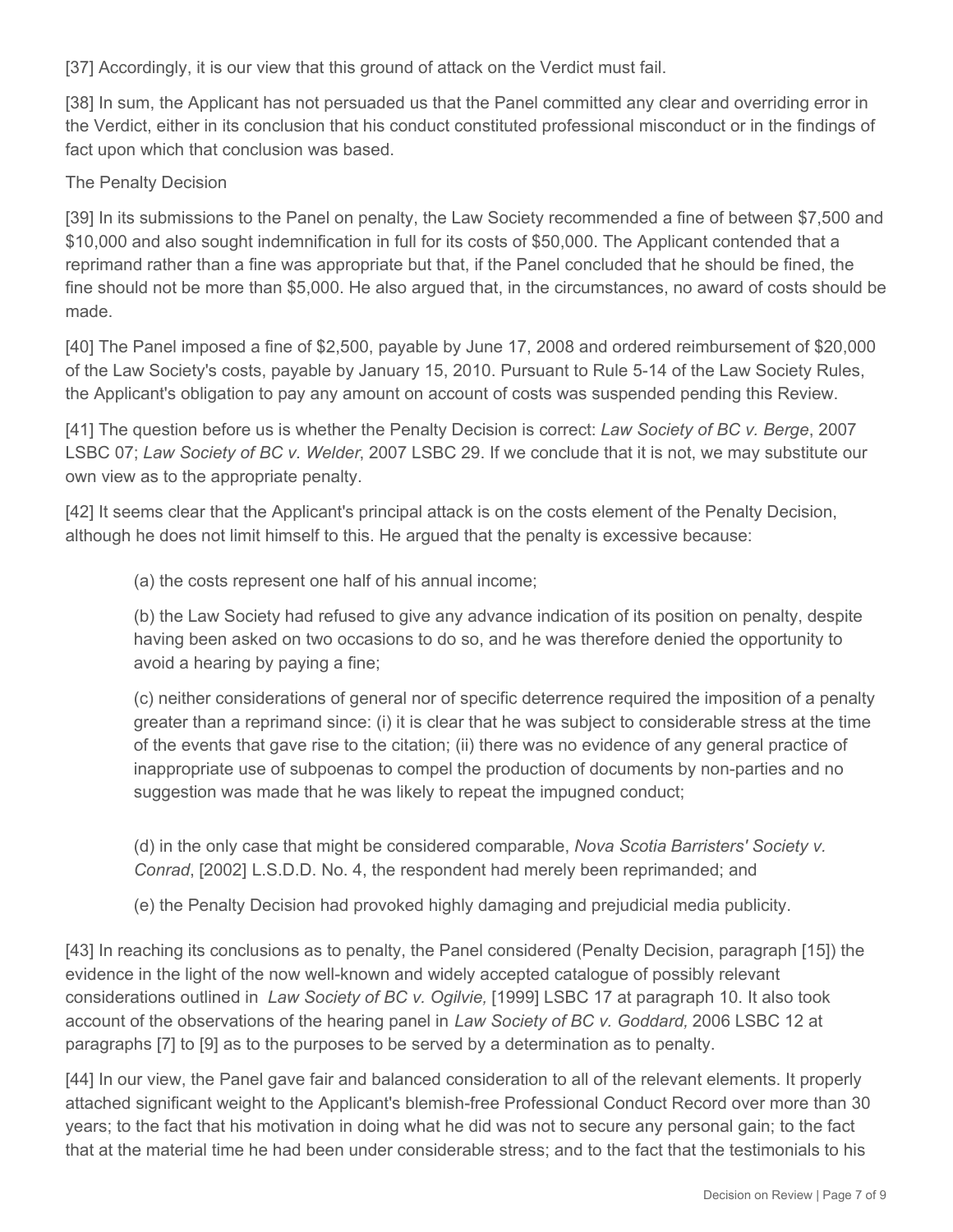character were numerous and spoke eloquently of his passion for justice and his devotion to the interests of his clients. It properly took account of the fact that considerations of deterrence, both general and specific, were not significant in this case.

[45] The Panel weighed these elements, together with its findings that he had engaged in what it described as a " serious abuse of the Rules of Court," that he had acted deliberately, knowing that what he was doing was improper, that what he had done was capable of misleading non-parties as to their obligations in response to subpoenas, and that his evidence about his knowledge of the impropriety of his conduct was consistent only in its denial of such knowledge but in other material respects was inconsistent and contradictory.

[46] While the Panel summarized (Penalty Decision, paragraphs [4] and [5]) the material facts of *Nova Scotia Barristers' Society v. Conrad* (*supra*) it did not expressly say that it considered that case distinguishable on the facts from the present. In our view, however, it clearly is distinguishable, if only in the important respect that the conduct there did not involve any deliberate alteration of the prescribed form of subpoena.

[47] We have given careful consideration to the Applicant's contention that if he had been told what penalty the Law Society was seeking, he might very well have agreed to settle the complaint and so obviate the need for a hearing, but was denied the opportunity to do so.

[48] The Applicant made precisely this submission to the Panel. In what we think must be considered a related submission, the Applicant submitted to the Panel that the Law Society's draft Bill of Costs was excessive.

[49] In response, counsel for the Law Society explained that, while it attempts to resolve citations through negotiation rather than a hearing, for a number of reasons it had not been possible in this case to give an early indication of the penalty it might seek. The reasons for this are fairly summarized by counsel for the Law Society before us, based on the transcript of the submissions before the Panel, in the following way:

(a) the Applicant had not made any helpful admissions of fact prior to the hearing, despite being provided with a draft agreed statement of facts;

(b) despite being advised to retain counsel, the Applicant was self-represented at two pre-hearing conferences, making it difficult to conduct effective discussions towards a negotiated resolution;

(c) prior to hearing the Applicant's testimony and cross-examination, the Law Society was not in a position to advise the Applicant of what penalty they would be seeking in a worst case scenario; and

(d) the Law Society's penalty position depended on the evidence adduced at the hearing, and in particular on the Applicant's explanations for issuing the subpoenas.

[50] Counsel for the Law Society suggested to the Panel that these, among other considerations that were identified, had a significant impact on the amount of counsel time that had to be devoted to the Christie citation. In addition, she referred the Panel to the decision in *Law Society of BC v. Mah Ming*, [1999] LSBC 48 in which the panel observed (at paragraph [10]) that " given a choice as to whether the costs should be borne by the lawyers of British Columbia collective, or the respondent, the respondent was a clear choice, as his misconduct had caused the proceeding whereas the lawyers of the Province were blameless" .

[51] The Panel said (Penalty Decision, paragraph [16]) that it was " satisfied that the time, costs and expenses presented by counsel for the Law Society are reasonable and justified." It added that " generally